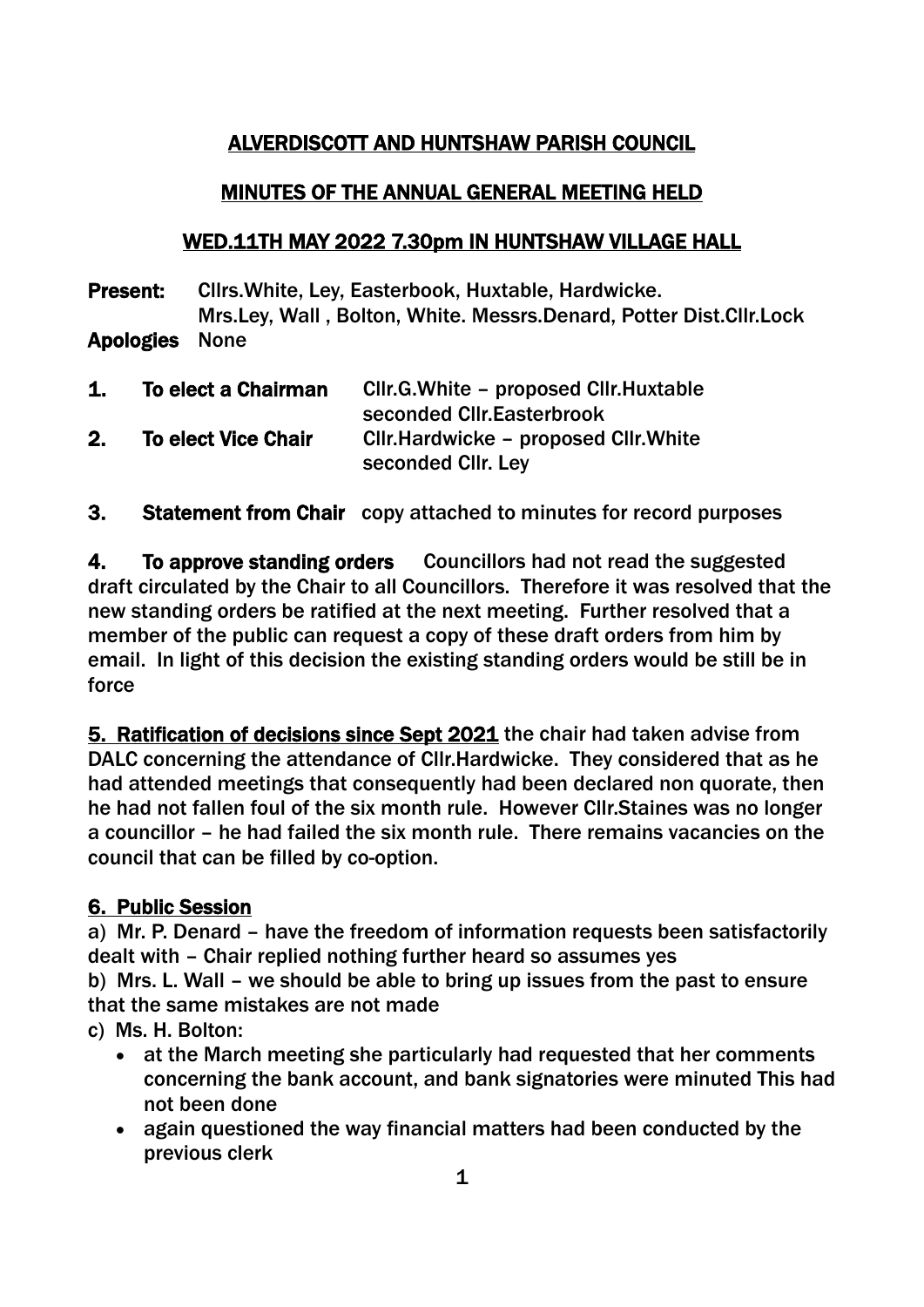8. Approval of minutes the minutes of the meeting held 9th March 2022 having been duly circulated were signed as a true record. Proposed Cllr.Huxtable seconded Cllr.Easterbook subject to item 6c being included

9. To consider nominations of council representatives – in respect of planning applications it was resolved that all councillors should be involved in making comments on applications. No other representatives came forward

### 10 Planning

a) Application to consider 1/0305/22 Myrtle Cottage farm - conversion of outbuilding to holiday accommodation – no comments made

- b) Permissions granted:
- a) 1/0113/22 Old School House cou to residential C3 dwelling
- b) 1/1212/21 Lashingcott Farm AGMR agric.building
- c) 1/0792/21 Twitchen Farm triple garage with office/storage above

# 11. Reports

Dist.Cllr. Lock reported

a) Solar park Huntshaw/Alverdiscott – granted. Community benefit of £49,000 due to community – but unfortunately not until construction is completed. Money paid to parish council and organisations can apply for share of funds. I had hoped that funds could be released early particularly for the Huntshaw church bell appeal but on speaking to agent of the applicant this was not possible

b) Still awaiting planning inspectors decision of Staines Trailers

c) Hoped that a new clerk could be found asap and new councillors co-opted onto the council to take the council forward in a way that it operates correctly and efficiently for the benefit both communities

# 12. Finance

a) The Chair had only just received the internal auditors report and AGAR papers in respect of accounts year ending 31.3.2022. Councillors had not had sight of such papers and therefore could not approve the same Resolved that a further meeting be held with one agenda item "to approve accounts and other financial papers" This meeting would be held Wed.25th May 7.30pm at Huntshaw Village Hall

b) Cllr.White as RFO reported as follows:-

- £526.76 insurance premium paid by himself due to him
- £ 67.59 DALC membership paid by himself due to him
- c) Cllr.White reported that the following payments are now due
	- £475.00 clerks wages due to Mrs.Templeman